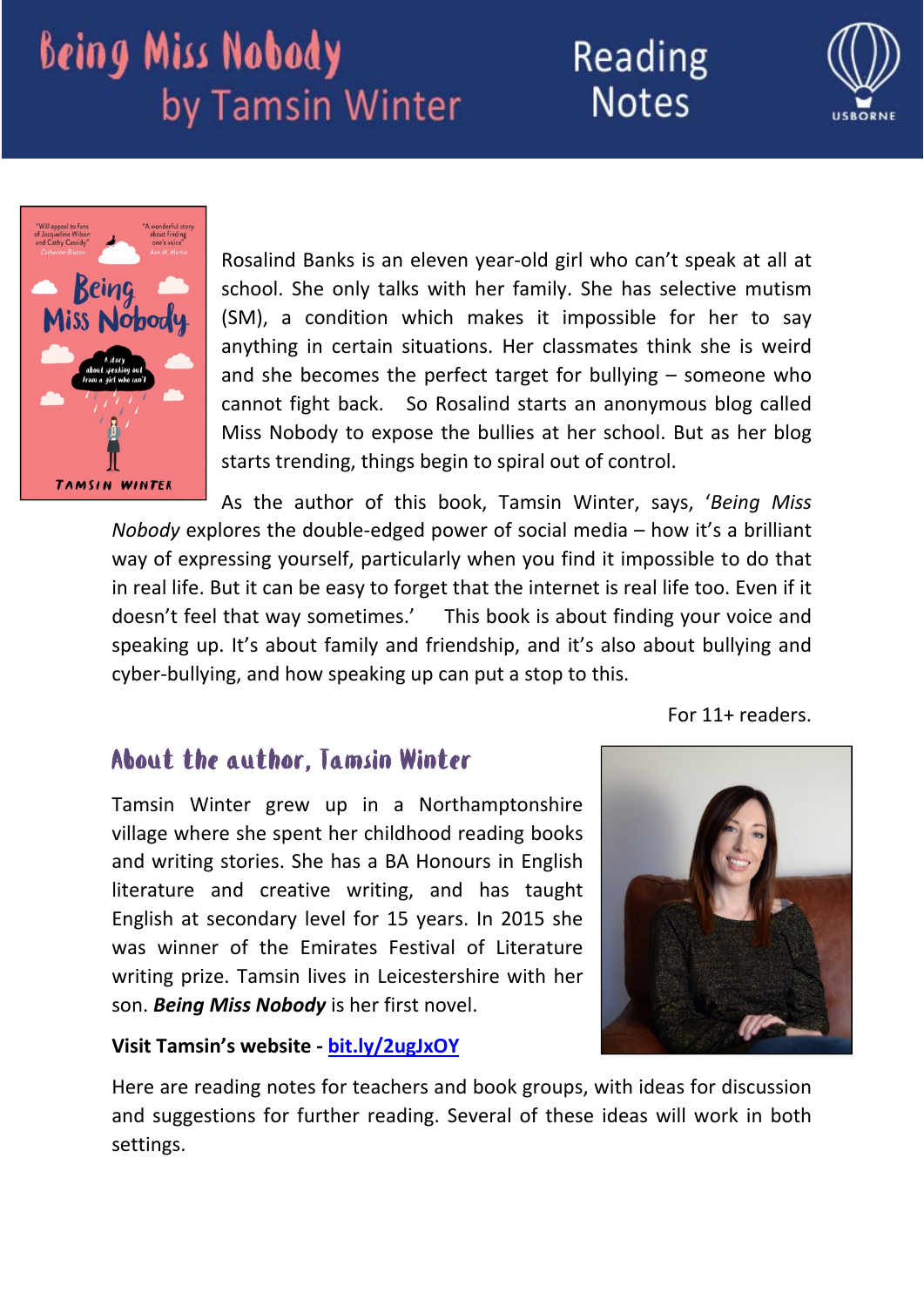

**Key themes** in *Being Miss Nobody* are selective mutism (SM), bullying, cyberbullying, and the pressures and anxieties which young people face at school and on line – themes which inspire discussion especially around issues of young people's mental health and well‐being, and the importance of staying safe on line.

## **For both schools and book groups** Booktalking

### Introducing and reading the book

Look at the book cover and blurb, and talk about what you think this book might be like. Set the scene, and read aloud the first chapter to get into the story. Then read all the way through, either reading aloud to everyone together, or letting everyone read and experience the book for themselves. At the end allow some time for people to reflect on the story and think about their responses to it.

### Talking about the book: some book-talk questions

Get everyone to share their first responses to this book. This could be with the whole class – or children could discuss in small groups, and then share key feelings and questions with everyone.

Ask lots of open questions to get people talking and encourage discussion about feelings and responses to the story, the characters, and the writing. Explain that there are no right or wrong answers – everyone will all have their own feelings and opinions about the book, and the things they like, or don't like.

#### **Here are some questions you might use:**

- How did you feel when reading this book? And when you'd finished it?
- Which parts of the story do you remember most?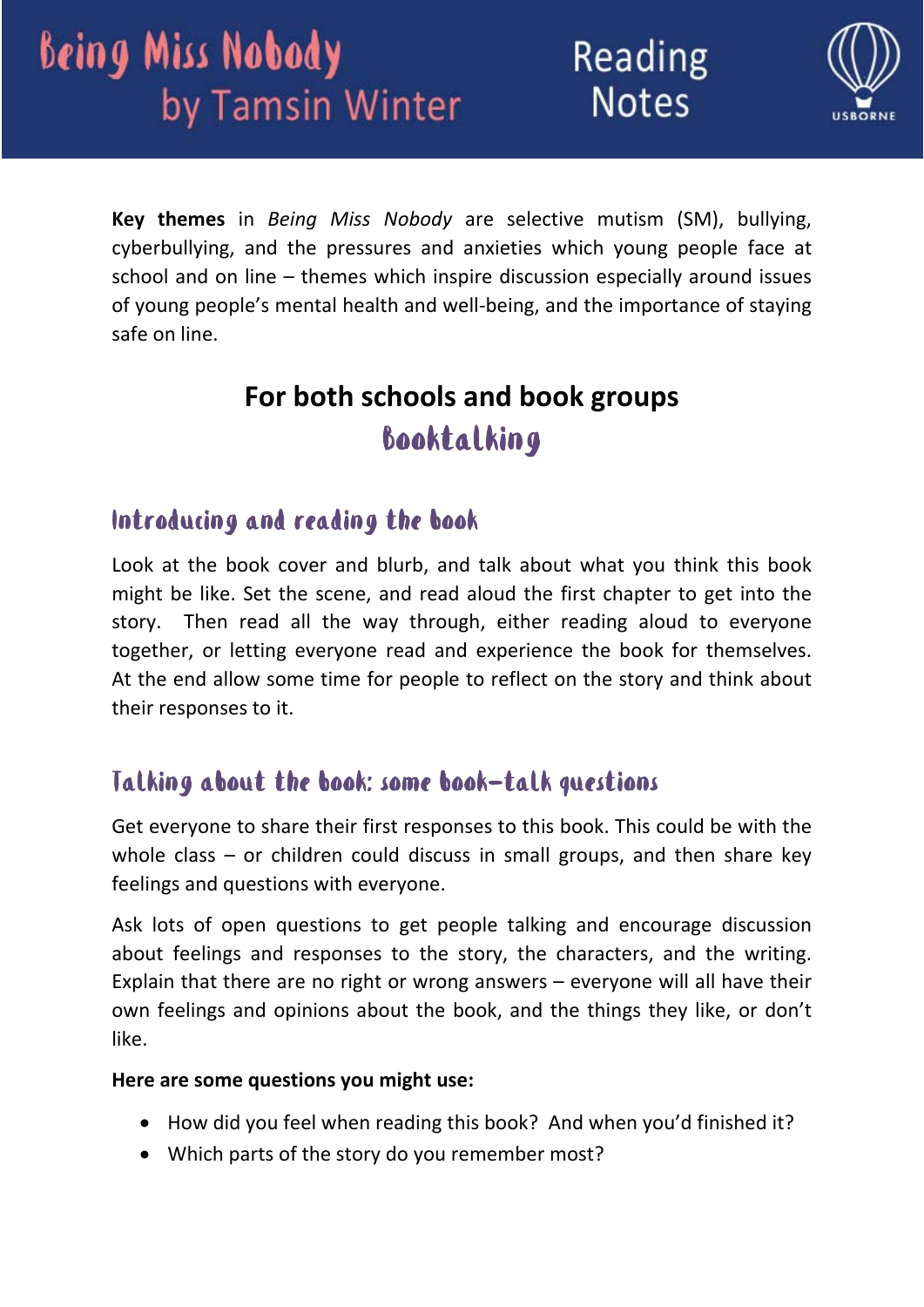Reading **Notes** 



- Did you skip any parts? Which ones?
- Was there anything that took you by surprise?
- Were there any parts you didn't make sense of?
- Did any parts make you laugh/cry? Which parts?
- What was the thing you most liked finding out from the book?
- Did you stop and start, or did you want to read it all through in one go?
- Has reading the book changed or affected you? At the end of the story did you I wished as if you'd shared a real experience?



### **Selective mutism (SM)**

*…I couldn't answer because my words got in a Massive Muddle and my throat was closed up. (p21)*

**Selective mutism** is a condition where someone finds it impossible to speak in certain situations or to specific people. It often goes along with shyness or social anxiety. People with selective mutism stay silent even when this might cause them to be bullied, ignored, or punished.

 In *Being Miss Nobody* how does Rosalind describe what it's like when she just can't get her words out? Talk about the times when this happens and some of the similes and comparisons she uses to express this feeling.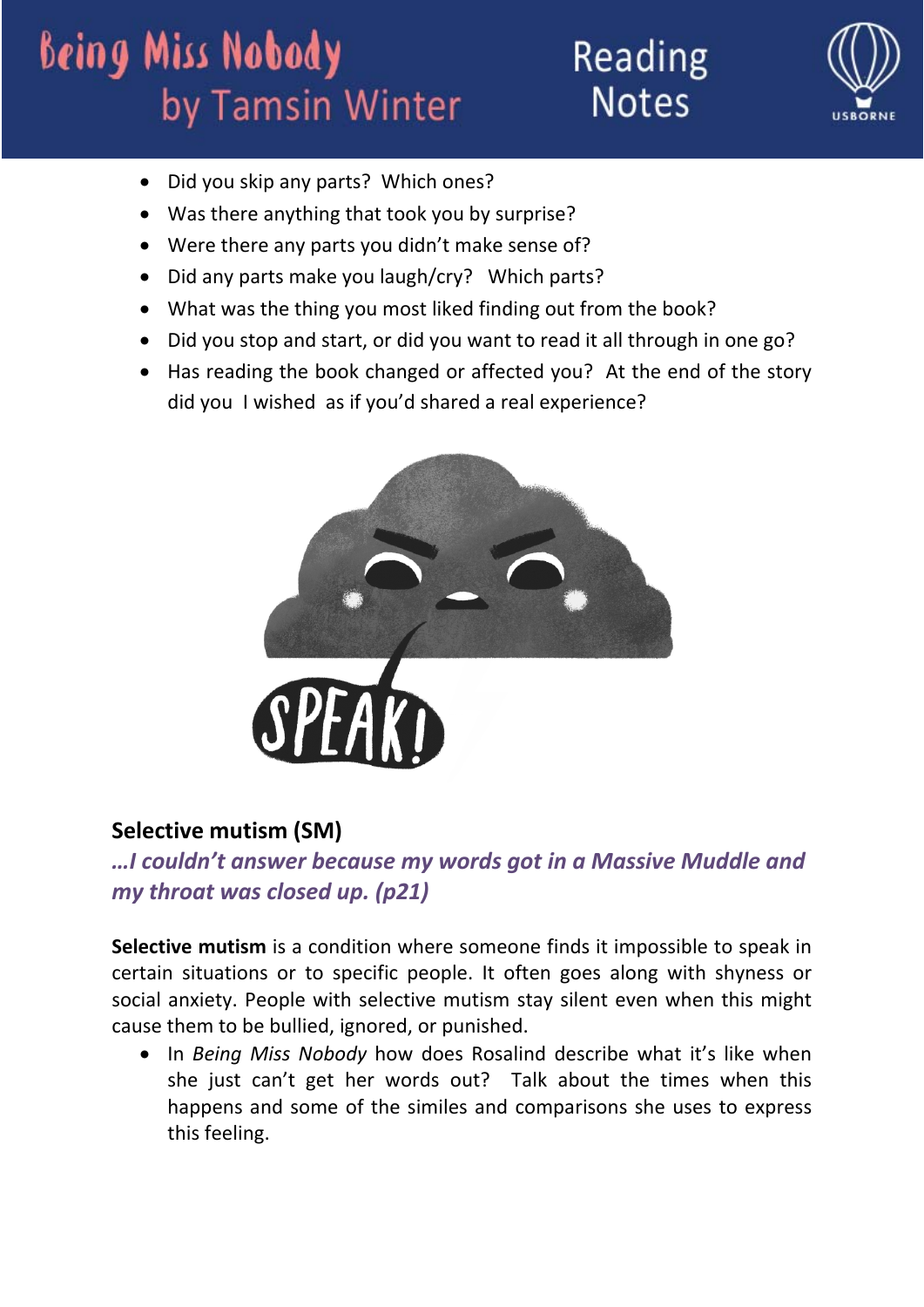

- What kind of things could be making it even harder for her to speak? anxieties about her brother, for example, starting at a new school and not knowing anybody, and being in situations where everyone is looking at you.
- It is good if we can have a support network  $-$  people to talk to and who will listen and help when we have worries and difficulties. What are the strategies – and who are the people ‐ that help Rosalind to find her voice?
- Think of your own support network who is in it and who else might you add to it? Do you call on different people for different situations and different kinds of help?
- Think of the times when you don't say anything when, like Rosalind, you find it difficult or impossible to speak up, and also when you *choose* not to say anything and think it's better to keep quiet. Discuss how you feel, and the possible reasons for how you react. What can be the negative – and the positive –results, of not saying anything

### Staying safe online

In *Being Miss Nobody* ‐ Rosalind uses the internet to say what she can't say out loud. Helped by her brother Sep she takes care to protect her identity. At first her blog has a positive effect – but then things start to go wrong.

Have a look at this Usborne book *Staying Safe Online* by Louie Stowell. It's a guide for young people which alerts you to the potential dangers and difficulties of the internet, and gives tips and tools to take control and protect yourself – plus quizzes and activities to help you learn and practise.



**See also these Usborne Quicklinks about staying safe online: bit.ly/2ugK57w**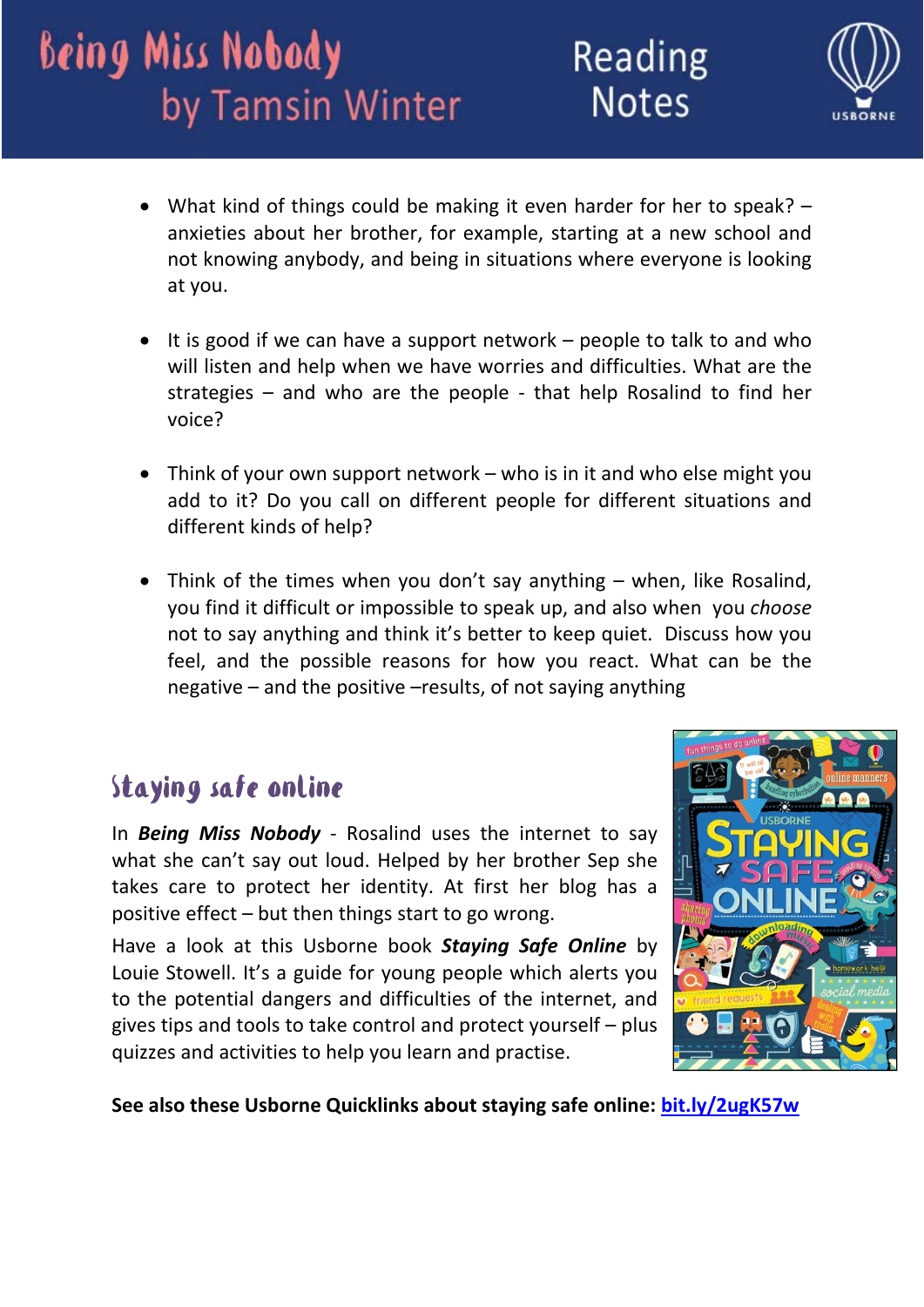



In a recent government report\* social media is highlighted as having a potentially detrimental effect on aspects of mental health such as self‐esteem. The report recommends compulsory PSHE in schools, including teaching children how to assess and manage online risks and make informed choices about their social media use.

 *…it was like someone had stolen Miss Nobody's identity and turned her evil…It was an online hate‐a‐thon…(p326)*  **miss nobody you are DEAD** *(p340)*  In this story Crystal sets up a false web profile of Miss Nobody and sends

threatening messages. Talk about cyberbullying and what you should do if it happens to you. What are trills, doxxing and hacking?

- **Passwords**: Lots of people use the names of their pets or their family as passwords, and even the word 'password'. This means their online activity could easily be hacked. Have a go at creating strong passwords – inventing a code using letters, numbers and symbols. The challenge is also to make it one you can remember but that no‐one can guess!
- Talk about and make a list of all the things you should do to keep yourself safe online.

\*Report from the government's Health and Education Committees *Children and young people's mental health – the role of education* – with recommendations for teaching about mental health and emotional wellbeing

**bit.ly/2tQ5pQk**

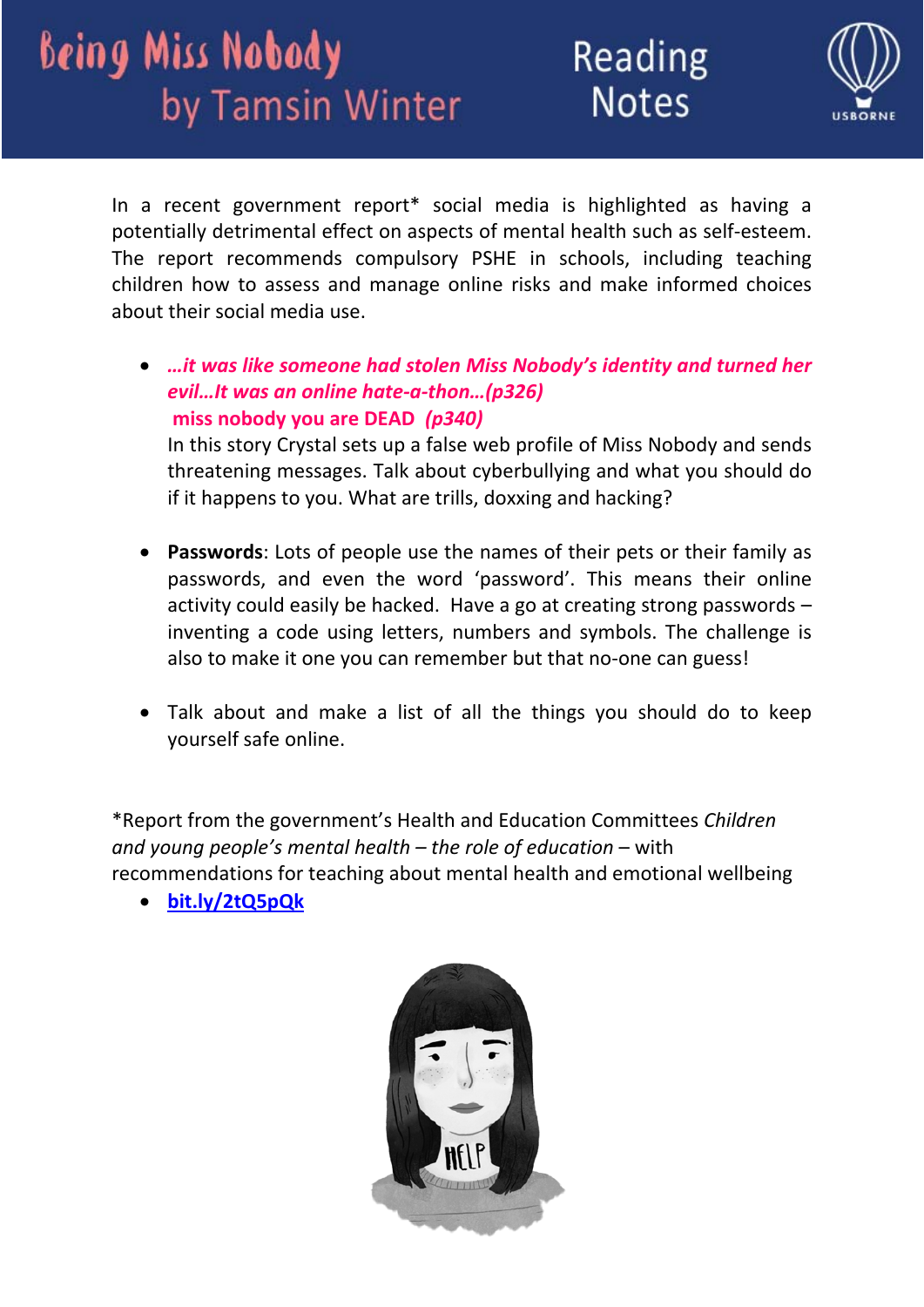Reading **Notes** 



## **For teachers** Things to discuss

### Bullying

#### *…no matter what Craig did, no‐one spoke up. (p96)*

What do you think of the amount of bullying which goes on at Rosalind's school? Why do you think it is happening? Look at this situation from the points of view of the teachers, the bullies, and the people being bullied, and come up with reasons from each point of view.

Every school has an anti‐bullying strategy. Talk about what your school does to prevent bullying – and what you should do if bullying does happen.

### The Introduce Yourself Game (p92)

Rosalind's teacher uses this game for the class to introduce themselves; he calls it 'a bit of fun to break the ice' but it's no fun for Rosalind. Think of ways in which it could be done so that she could join in. What other warmup/introductory games do people know? Try one of them out  $-$  e.g. talking about something in your pocket or bag which tells something about you and what you are like.

### The Power of Words

#### *That afternoon Octavia told me that just words can change the world. (p301)*

Rosalind and her therapist are reading famous speeches and their effect on history. Here are quotes from two famous speeches – find out 'who, when, what, why' about each of them and talk about their impact.

- *'Blood, toil, tears and sweat'* (Clue: £5 note)
- *'I have a dream'*

### Writing activity

Choose one of these, inspired by the writing Rosalind does in this story:

Write a poem about 'Something Important' (See p89, poem about Seb)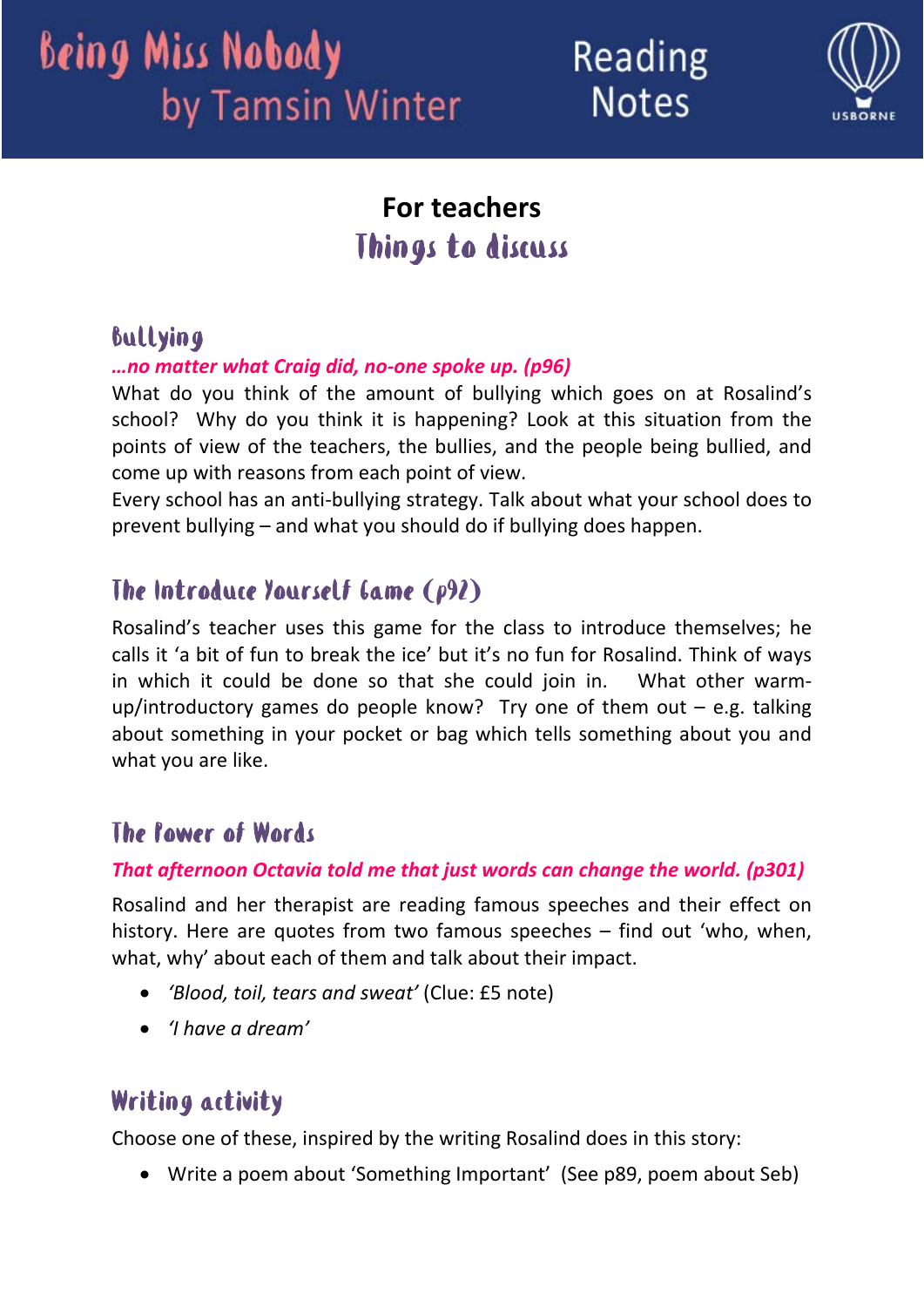Reading **Notes** 



- 'Tell me about yourself' (See p15)
- Look at the '#/hashtag' chapter headings in this book and how they summarise each chapter – e.g. *#tiny sound #alittlebirdtoldme* Choose a favourite book which has only chapter numbers and think up simple #/hashtag headings for each chapter.

### Libraries – and books

- Why do you think Rosalind feels most safe and happy in the library?
- Talk about all the resources and activities in a school library and a public library – design a poster to promote your school library around the school.

### For book groups

See too the sections on booktalking, selective mutism, and staying safe on line.

## **Things to discuss**

### Empathy

Empathy is about being able to imagine yourself in someone else's situation and understand what they might be thinking and how they feel. We can do this when we are reading, especially fiction, and in *Being Miss Nobody* we can identify strongly with Rosalind as she tells her story and also with the other characters as she describes what they say and do.

Discuss the benefits you can get from feeling empathy with characters in a book, for example a deeper understanding of people and their actions, or a difference in how you feel and act about something in real life. Relate this to other fiction you have read.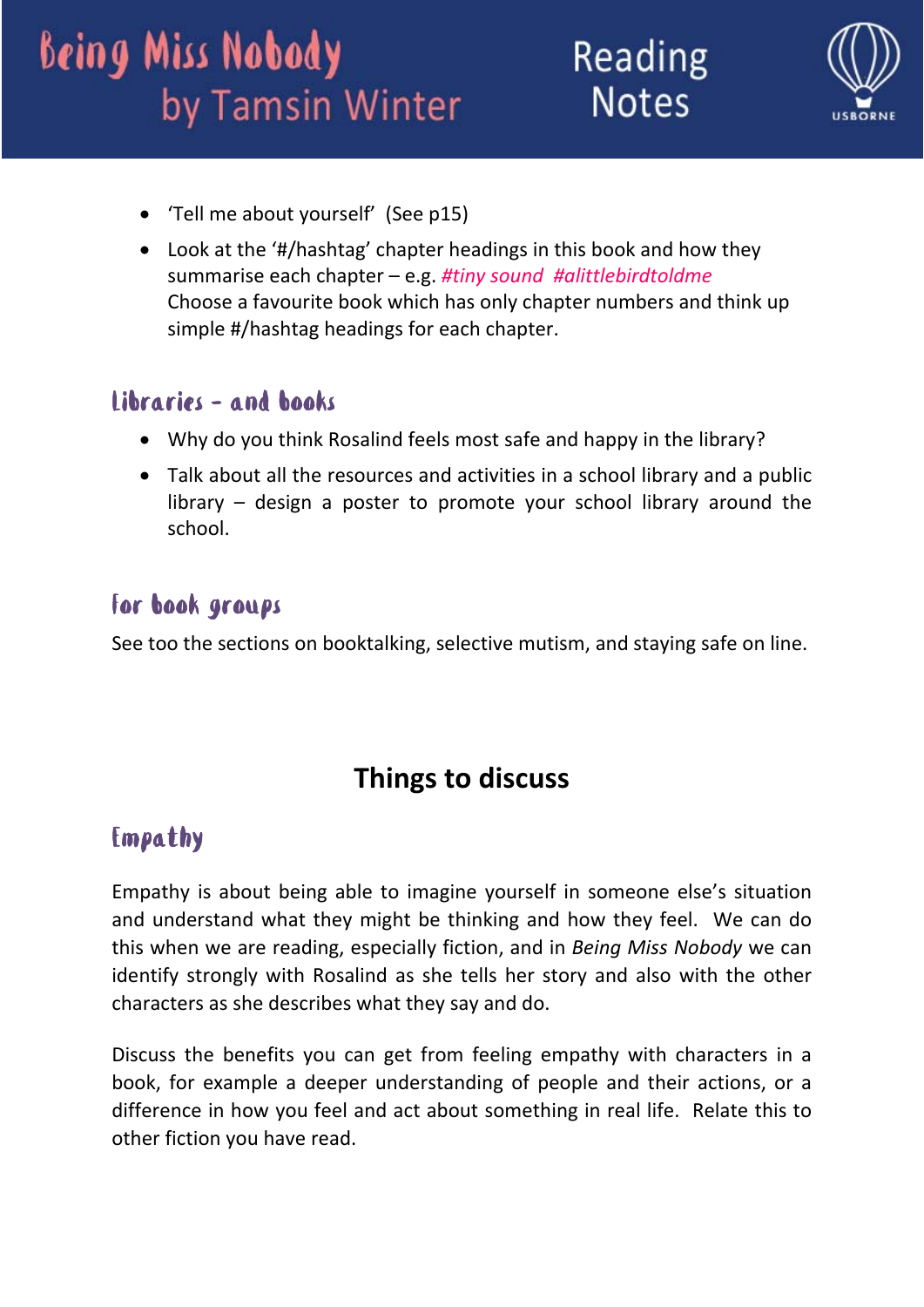Reading **Notes** 



#### *Being shy – and times when we can't talk*

#### *I always feel very nervous and scared if I have to go anywhere there will be lots of people…(p19)… I don't like standing up in front of people. (p20)*

These are two of the situations which Rosalind finds really hard. Do you feel like this sometimes? What kind of things do you do to try to deal with it? Talk about other times when you find it difficult to say anything. If you met someone with SM how would you communicate and help them feel ok? In the book which people do this with Rosalind – and which people make it even harder for her to speak?

### When you're worried

#### *When I feel worried…I do calligraphy and it helps the panic in my head go away a bit. (p32) …a good thing for me to do …is to Write Down My Fears…(p202)*

Collect a list together of all the things people in your group do which can help when you feel worried: maybe deep breaths or counting to 100, talking to someone ‐ or having a treat.

Look at the ways in which Rosalind's family and friends help her to speak up about being Miss Nobody and talk about how you can use positive messages to build your confidence – for example *'Write Down My Fears' (p202)* Try this yourselves, thinking of a situation where you feel anxious or afraid ‐ e.g. starting at a new school. As Rosalind does, make a list of all the worrying things, and then balance these with a list of positive things, to build your confidence.

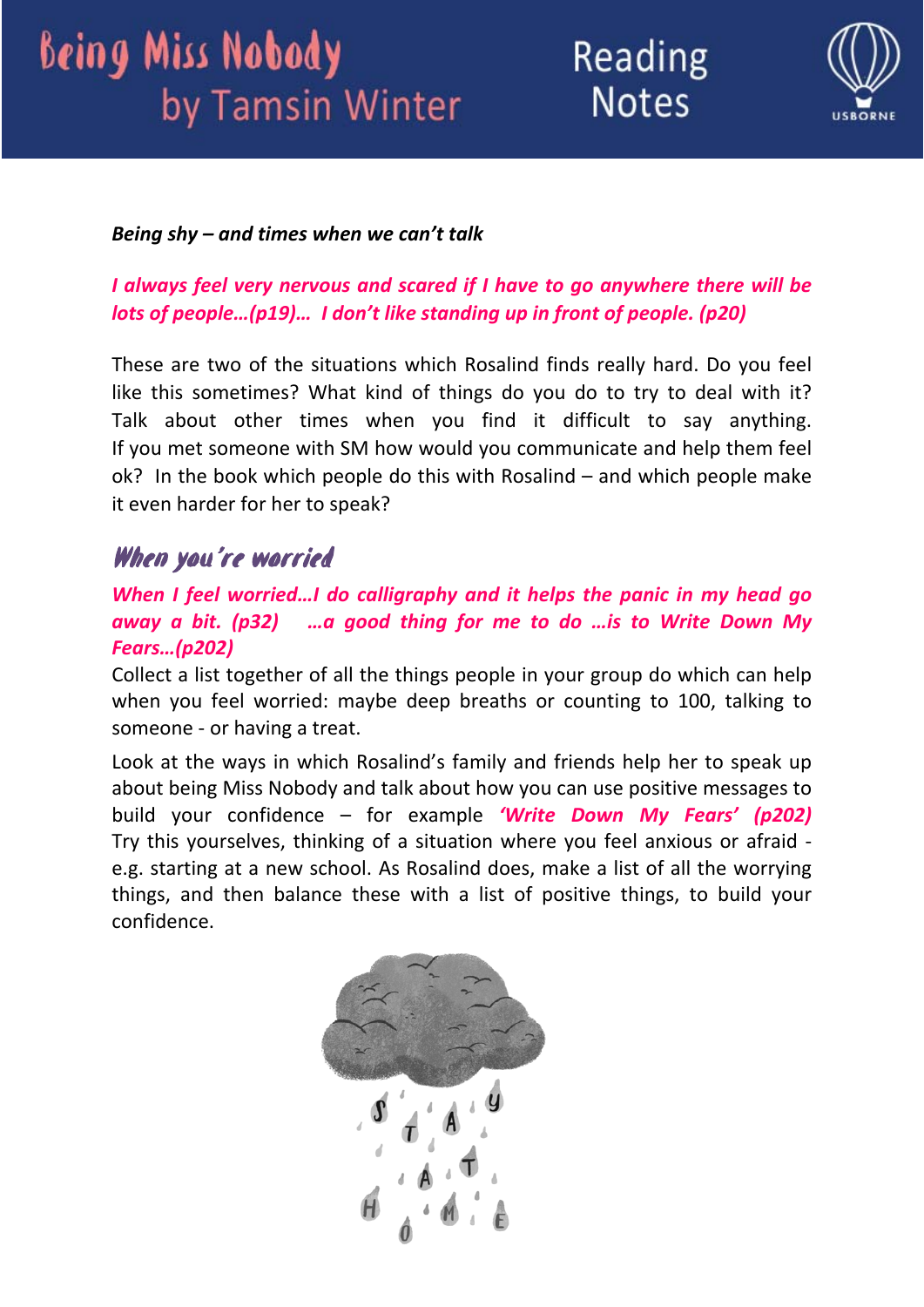Reading **Notes** 



### Seb's illness

*And I felt Brilliant until Dad came to get me and told me Seb couldn't come home yet. (p228)*

How does Seb's illness affect his family? What do they each do to help him and themselves deal with how they are feeling?

## Rosalind's blog

#### *Project Meteor had taken its first casualties! (p188)*

What are the good results of being Miss Nobody – for Rosalind and for other people? And what are the negatives?

#### Inspiration

*'If you are always trying to be normal, you will never know how amazing you can be' (p132)*

Talk about this quote from the writer Maya Angelou  $-$  and about how Rosalind's Dad says *'This Family Just Doesn't Do Normal' (p27)*  Rosalind is unsure if this is a good or bad thing – what do you think?

Do you have a saying which inspires or helps you?

Find out more about Maya Angelou and read some of her poetry. (See More reading ideas)

### Dreams – and wishes!

*Already I felt like I was in a dream…A good dream that feels warm and safe and magical. (p213)*

Talk about good dreams which you have had  $-$  and also dreams and wishes about what you would like to do. Have a look at this blog by Tamsin Winter about her next book!

#### **bit.ly/2uqFsbz**